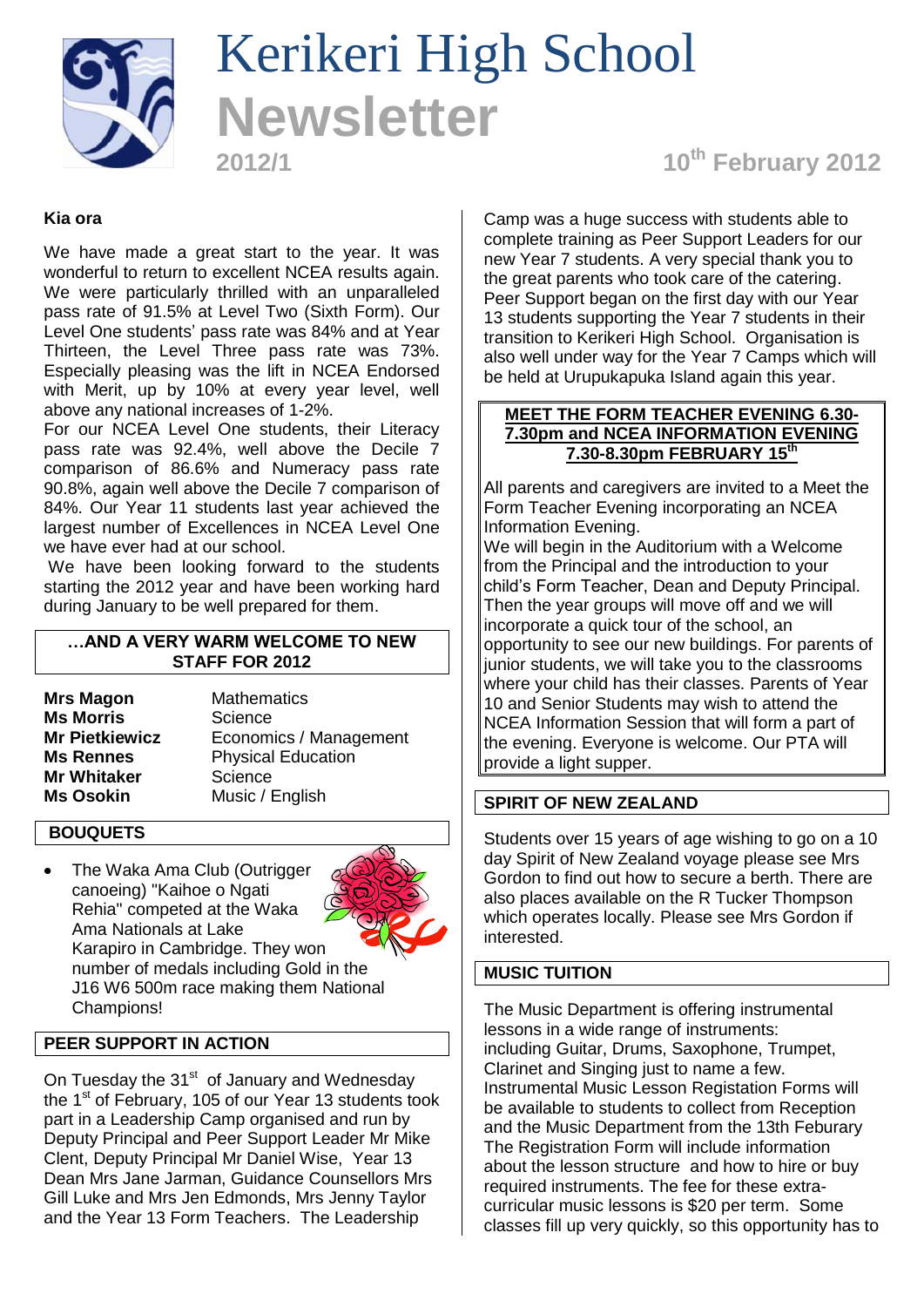be on a first come, first served basis and the fee paid.

## **WINTER CODE PRE SEASON FITNESS STARTS AGAIN**

Pre-Season training and General Fitness sessions start on Wednesday  $8<sup>th</sup>$  February in the Gym. Sessions are being held on Monday and Wednesday mornings from 7.00am to 7.45am, and are for any Year level.

Showers are available. Wear shoes. Bring breakfast if needed.

Any queries please see Mrs Gordon or Mr Jordon in the PE Office.

# **GOOD ATTENDANCE IS KEY**

Students cannot achieve their potential at school if their attendance is not good. To improve our monitoring of attendance, each day the Attendance Administrator is going to be making phone calls home to check on the whereabouts of randomly selected absent students. You could help us with our tracking of attendance by phoning Reception in the morning if your child is going to be absent for the day. Thank you.

# **OLD LAWNMOWERS PLEASE**

The Automotive Department would welcome any donations of old lawnmowers. They do not need to be working. Please contact Mr Russell McCabe on 4078916 if you are able to help.



# **SPORTS COACHES AND MANAGERS**



The Sports Department are looking for willing Coaches and Managers for sports teams. If you could help in any way, please

contact the Sports Office and speak to either **Mrs Marsh or Miss Liddington** or,

alternatively, you could email [sport@kerikerihigh.ac.nz](mailto:sport@kerikerihigh.ac.nz)

# **THE ECONOMIST MAGAZINE**

If any parents subscribe to "The Economist" magazine and would be willing to donate older copies to the Kerikeri High School Business and Economics Department please contact Mr Chris Bell here at the school.

# **WHAT'S HAPPENING**

- **Powhiri for all new students and staff**  $\bullet$ Monday 13<sup>th</sup> February
- **Kerikeri High School Swimming**   $\bullet$ **Championships Tuesday 14<sup>th</sup> February**
- **Meet the Form Teacher Evening**   $\bullet$ **incorporating an NCEA Information Evening**  Wednesday  $15<sup>th</sup>$  February 6.30 – 8.30pm. All welcome.
- **School Photos – Form Class and Individual**   $\bullet$ **Portraits Monday 20<sup>th</sup> February**
- $\bullet$ **Class Representative applications close** Monday 20<sup>th</sup> February
- **Music Workshop Tuesday 21<sup>st</sup> February 2pm**  $\bullet$
- **Bruce Scott Cricket** Tuesday 21<sup>st</sup> and  $\bullet$ Wednesday 22<sup>nd</sup> February
- **Board of Trustees Meeting** 6pm Wednesday  $\bullet$ 22<sup>nd</sup> February
- **PTA Meeting 7.30pm Wednesday 22<sup>nd</sup>**  $\bullet$ February
- **Kerikeri High School Senior Athletics Championships** Thursday 23rd February
- Year 7 Swimming Festival Friday 24<sup>th</sup>  $\bullet$ February 9am – 11am
- **Year 8 Swimming Festival** Friday 24th February 11.15am – 1.15pm
- **Student Council School Social Friday 24th** February

You may want to keep the Information Page included with this Newsletter containing some of the information that you may need during 2012. The Helpful Information Page includes the names of the Deans, Deputy Principals and Guidance Counsellors. Remember that if you have any concerns or queries we will do our level best to help you.

We hope that your family will enjoy 2012 with Kerikeri High School and that you will join us as often as you can for school functions, trips and sporting events.

Warm Regards

## **Kia ora**

**E A. Forgie (Mrs) M.A. (Hons), Dip.Ed.Admin, Dip.Tchg.**

| Principal:                            | Mrs Elizabeth Forgie                                             |
|---------------------------------------|------------------------------------------------------------------|
| <b>Deputy Principals:</b>             | Mrs Judy Cleaver, Mr Mike Clent, Mrs Glenys Ross, Mr Daniel Wise |
| <b>Reception:</b>                     | Jolanda, Amanda, Sue, Barbara                                    |
| <b>Deans' Centre:</b>                 | Joanne, Faye                                                     |
| <b>Guidance Counsellors:</b>          | Mrs Gill Luke, Mrs Jen Edmonds and Mr Stuart Angus, Chaplain     |
| <b>Board of Trustees Chairperson:</b> | Mr Rick Palmer                                                   |
| <b>Parent Teachers Assoc:</b>         | Mrs Kartini Martin, Mrs Lisa Baker                               |
| Website:                              | www.kerikerihigh.ac.nz                                           |
| <b>Contact Us:</b>                    | Hone Heke Road, P.O. Box 92, Kerikeri                            |
|                                       | Office Ph 4078916, Fax 4079323, enquiries@kerikerihigh.ac.nz     |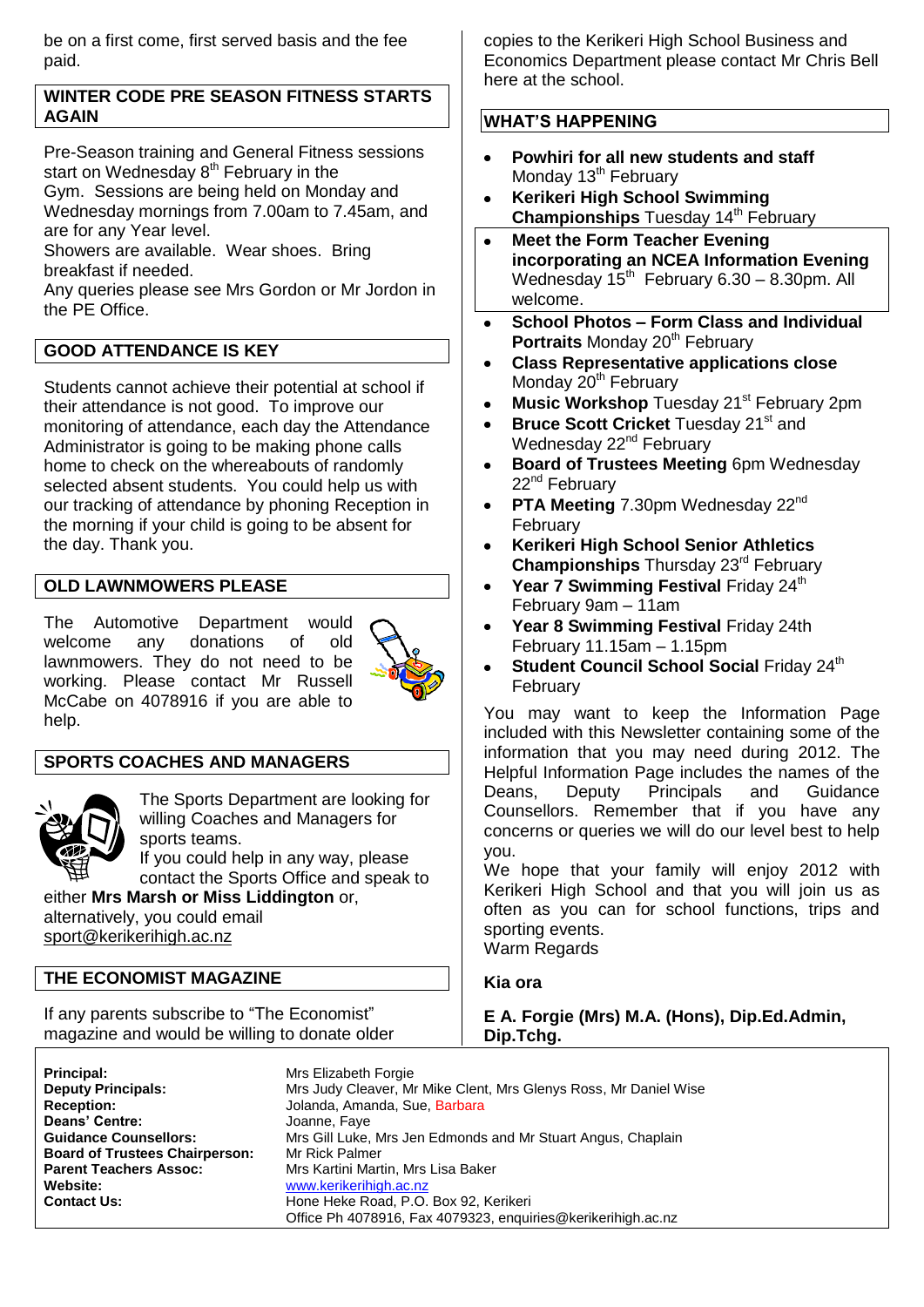# **Visitors**

All visitors to Kerikeri High School must report to Reception.

# **The Deans' Centre**

Kerikeri High School has a Deans' Centre to assist the students and their parents. Our Deans' Centre and Student Services Receptionist, Mrs Joanne Davis, or one of our Year Level Deans will always be there to assist students with town leave passes (with a note from home), lost property, care of student property, urgent telephone calls, school uniform and the whole host of things that students might need to help their day at school go more smoothly.

The attendance of students, including students who are late or out of class for some reason, is administered at the Deans' Centre and in the Attendance Office.

Exemptions for uniform are issued by the Deans at the beginning of school each day from the Deans' Centre.

This year our Deans are:

| Year 7            | Miss Kate Langman              |
|-------------------|--------------------------------|
| Year <sub>8</sub> | <b>Miss Kate Crawford</b>      |
| Year 9            | <b>Mrs Katie Smith</b>         |
| Year 10           | Miss Amanda Henry              |
| Year 11           | <b>Mrs Erica Collins</b>       |
| Year 12           | Mrs Emma Wise                  |
| Year 13           | Mrs Jane Jarman                |
|                   | $Ml$ ha alaa aan haln $\Omega$ |

# **Who else can help?**

Your child's Form Teacher.

|                                                 | The Deputy Principal for your child's Year Level: |  |
|-------------------------------------------------|---------------------------------------------------|--|
| <b>Years 7 &amp; 11</b>                         | Mr Mike Clent                                     |  |
| <b>Years 8 &amp; 12</b>                         | Mrs Judy Cleaver                                  |  |
| Years 10 & 13                                   | Mr Daniel Wise                                    |  |
| Year 9                                          | Mrs Glenys Ross                                   |  |
| Deputy Principals' Secretary Mrs Faye Robertson |                                                   |  |
| <b>Guidance Counsellors:</b>                    |                                                   |  |
| Mrs Gill Luke                                   |                                                   |  |
| Mrs Jen Edmonds                                 |                                                   |  |
| Mr Stu Angus (Chaplain)                         |                                                   |  |

# **Keeping in touch**

We send Newsletters home on a regular basis with the youngest child in each family. These are numbered, so if you miss one, please ask us for a copy. Copies are delivered to the Kerikeri Public Library and are available on the school's web site – [www.kerikerihigh.ac.nz](http://www.kerikerihigh.ac.nz/)

Student diaries are a critical link between home and school and they are full of interesting information about the school.

See the Flyer enclosed on how to access the website and subscribe to get news posts from Kerikeri High School and the PTA to your email address.

# **Lunches**

Students can buy their lunches from the Tuckshop where an extensive daily menu is offered. The Tuckshop is open before school, at intervals and at lunchtimes. There are special arrangements for lunches to be ordered and delivered for Year 7, 8, 9 and 10 students at the beginning of their lunchtime. Lunches should be ordered and paid for before school.

# **2012 Terms and Holidays**

|                  | First Term: Ends Thursday 5 <sup>th</sup> April |
|------------------|-------------------------------------------------|
|                  | Second Term: Starts Monday 23rd April           |
|                  | Ends Friday 29 <sup>th</sup> June               |
| Third Term:      | Starts Monday 16 <sup>th</sup> July             |
|                  | Ends Friday 28 <sup>th</sup> September          |
| Fourth Term:     | Starts Monday 15 <sup>th</sup> October          |
| Anzac Day        | Wednesday 25 <sup>th</sup> April                |
| Queens Birthday: | Monday 4 <sup>th</sup> June                     |
| Labour Day:      | Monday 22 <sup>nd</sup> October                 |
|                  |                                                 |

# **School Bell Times**

| 8.35  | Warning bell                       |
|-------|------------------------------------|
| 8.40  | <b>Period 1- Form Time</b>         |
| 8.55  | <b>Period 1- Form Time ends</b>    |
| 9.00  | Period 2 Begins                    |
| 9.55  | Period 2 ends                      |
| 10.00 | <b>Period 3 begins</b>             |
| 10.55 | Period 3 ends                      |
| 10.55 | <b>Interval</b>                    |
| 11.15 | Interval ends                      |
| 11.20 | <b>Period 4 begins</b>             |
| 12.15 | Period 4 ends                      |
| 12.20 | <b>Period 5 begins</b>             |
| 1.15  | <b>LUNCH</b>                       |
| 1.30  | Seated lunch ends for Years 7 - 10 |
| 2.00  | Lunch ends                         |
| 2.05  | <b>Period 6 begins</b>             |
| 3.00  | End of classes for students        |
| 3.00  | Non Contact time for Teachers      |
| 3.20  | End of Non Contact period          |

# **Cycle Helmets**

Cycle helmets are compulsory by law and students who cycle to and from school are expected to wear helmets.



## **The School Contribution and Accounts**

An account for every student has been posted home. This will include the School Contribution and also Subject Fees for some subjects where there is a "take-home" component to cover the cost of materials that are provided by the school. Year 7 and 8 students pay subject fees for Technology, Art and Life Technology.

We realise that there are many expenses at the beginning of the year with stationery, school uniforms and camps, and we will be pleased to arrange for accounts to be paid over a period of time. **Automatic Bank payments are encouraged.** Please contact Reception to ask for